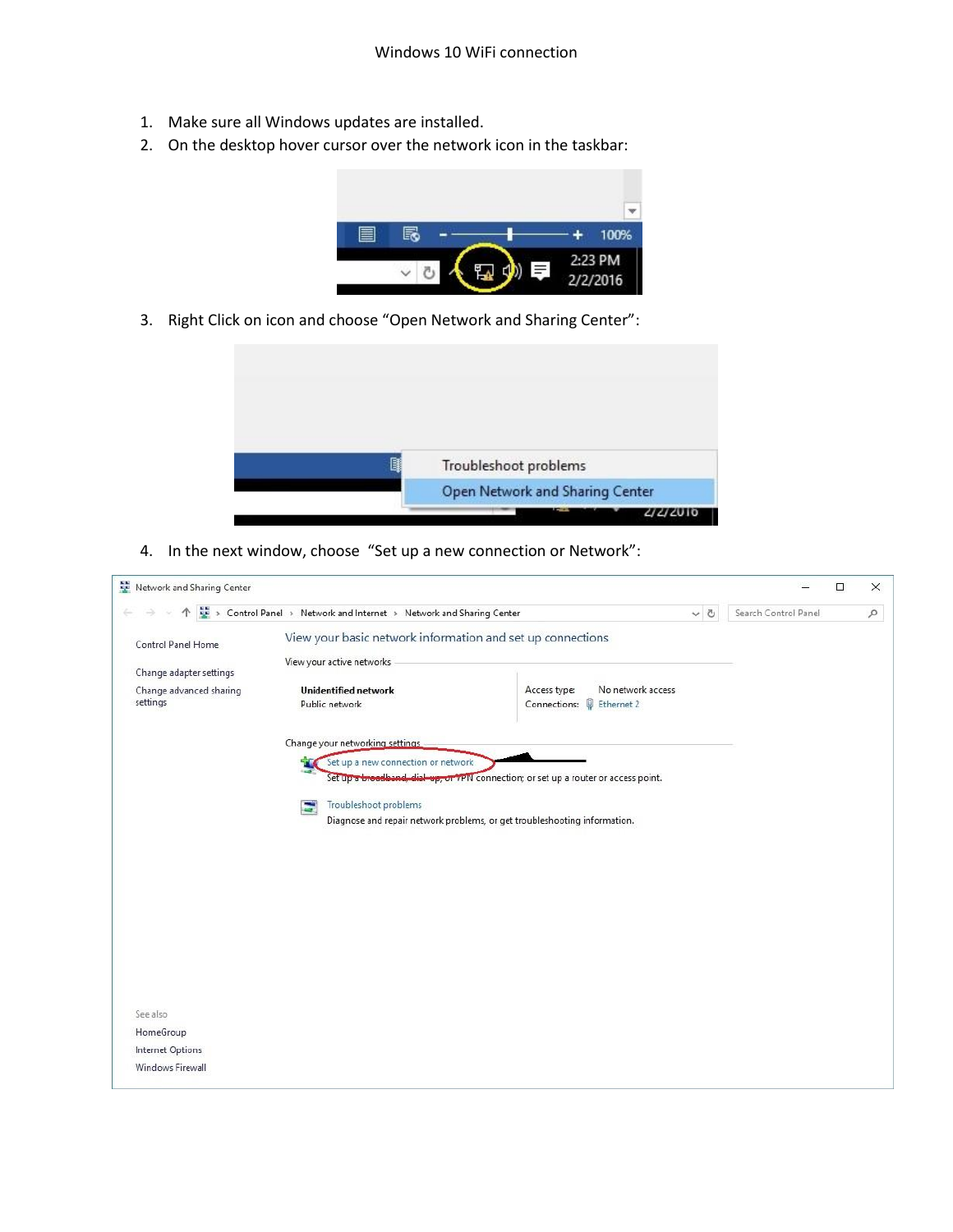5. In the next window, choose "Manually connect to a wireless network", click "Next".:

| Choose a connection option             |                                                               |  |  |
|----------------------------------------|---------------------------------------------------------------|--|--|
| Connect to the Internet                |                                                               |  |  |
|                                        | Set up a broadband or dial-up connection to the Internet.     |  |  |
| Set up a new network                   |                                                               |  |  |
| Set up a new router or access point    |                                                               |  |  |
| Aanually connect to a wireless network |                                                               |  |  |
|                                        | Connect to a hidden network or create a new wireless profile. |  |  |
| Connect to a workplace                 |                                                               |  |  |
|                                        | Set up a dial-up or VPN connection to your workplace.         |  |  |
|                                        |                                                               |  |  |

6. In the next window, you will enter the name of the wireless network you are trying to connect to, FC Staff or FC Student as the case may be and then choose "WPA2-Enterprise" for Security type. Leave everything else as default and click "Next".

*(Please make sure of spelling and include spaces as the name must match the existing WiFi network name)*

|                                     | Enter information for the wireless network you want to add                    |                 |
|-------------------------------------|-------------------------------------------------------------------------------|-----------------|
| Network name:                       | FC Staff                                                                      |                 |
| Security type:                      | WPA2-Enterprise                                                               |                 |
| <b>Encryption type:</b>             | AES                                                                           |                 |
| Security Key:                       |                                                                               | Hide characters |
| Start this connection automatically |                                                                               |                 |
|                                     | Connect even if the network is not broadcasting                               |                 |
|                                     | Warning: If you select this option, your computer's privacy might be at risk. |                 |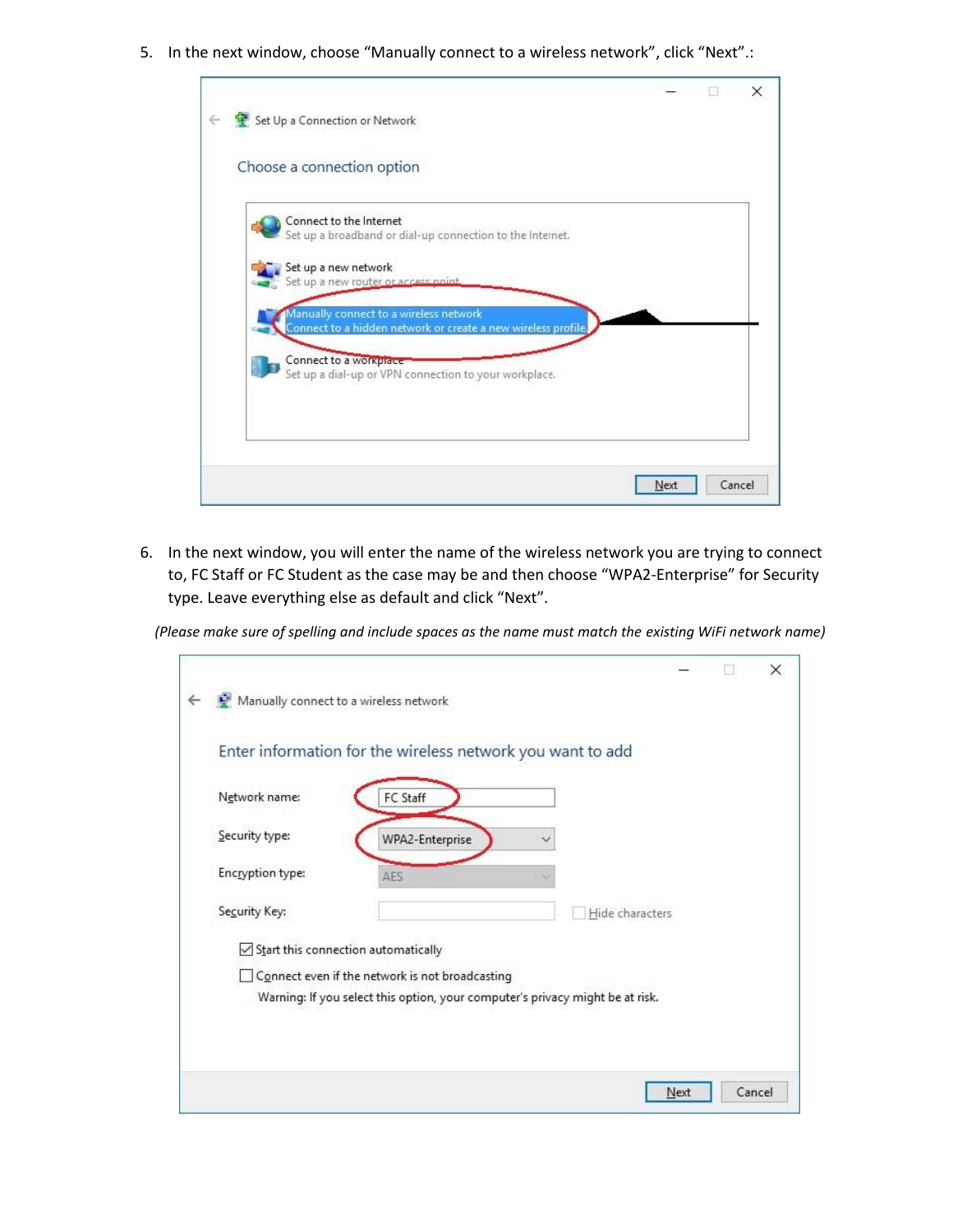7. On the next screen, do not click "Close". We will need to fine tune the connection settings first so click on "Change connection settings":

|                                                                       |  | ×     |
|-----------------------------------------------------------------------|--|-------|
| Manually connect to a wireless network                                |  |       |
|                                                                       |  |       |
| Successfully added FC Staff                                           |  |       |
|                                                                       |  |       |
| Change connection settings                                            |  |       |
| Open the connection properties so that I can thange the settings.<br> |  |       |
|                                                                       |  |       |
|                                                                       |  |       |
|                                                                       |  |       |
|                                                                       |  |       |
|                                                                       |  |       |
|                                                                       |  |       |
|                                                                       |  |       |
|                                                                       |  | Close |

8. In the "Connection Properties" main window, leave everything default and click on the "Security" tab:

| FC Staff Wireless Network Properties |                                                                  | × |
|--------------------------------------|------------------------------------------------------------------|---|
| Connection Security                  |                                                                  |   |
| Name:                                | FC Staff                                                         |   |
| SSID:                                | FC Staff                                                         |   |
| Network type:                        | Access point                                                     |   |
| Network availability: All users      |                                                                  |   |
|                                      | Connect automatically when this network is in range.             |   |
|                                      | Look for other wireless networks while connected to this network |   |
|                                      | Connect even if the network is not broadcasting its name (SSID)  |   |
|                                      |                                                                  |   |
|                                      |                                                                  |   |
|                                      |                                                                  |   |
|                                      |                                                                  |   |
|                                      |                                                                  |   |
|                                      |                                                                  |   |
|                                      |                                                                  |   |
|                                      |                                                                  |   |
|                                      |                                                                  |   |
|                                      |                                                                  |   |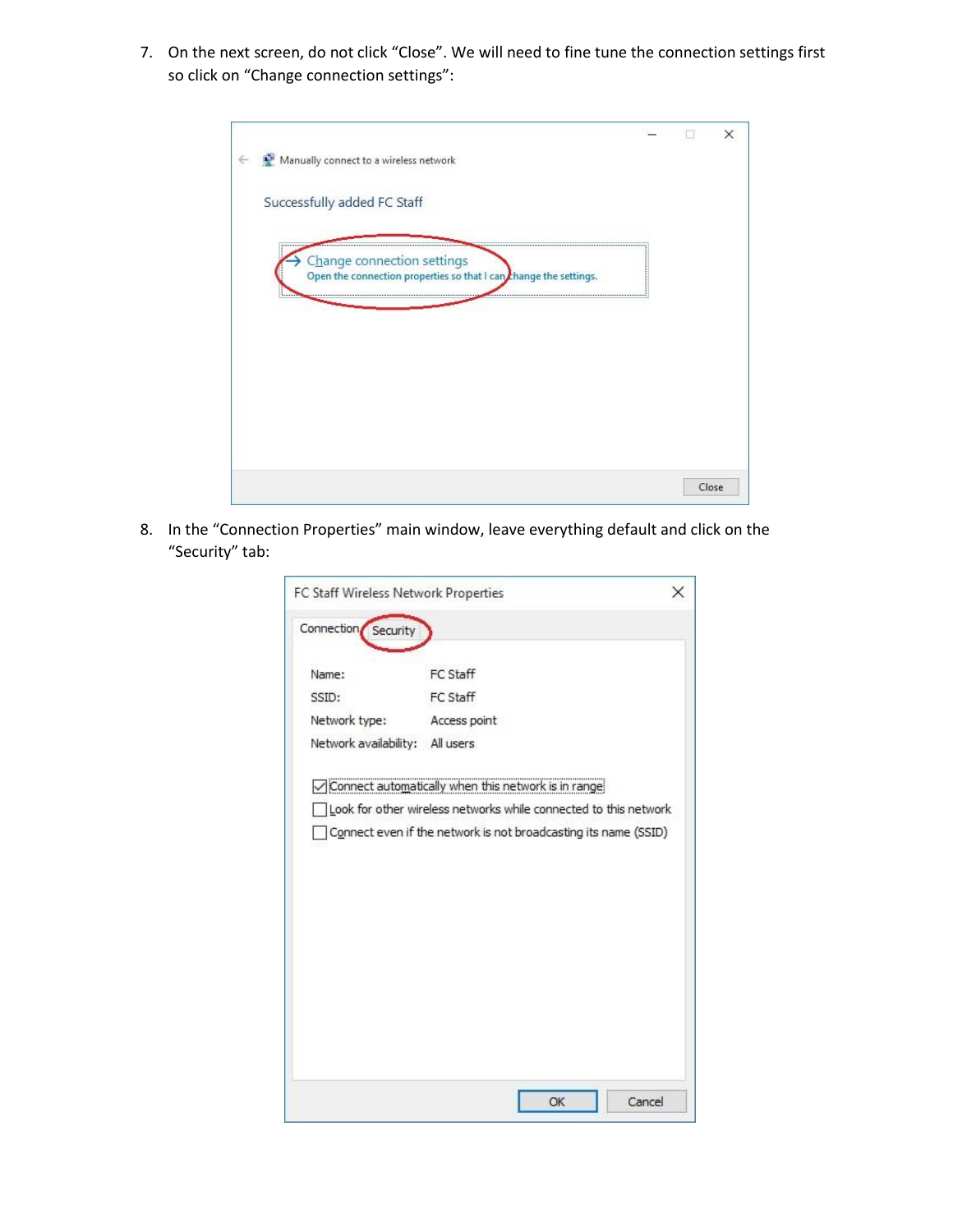9. In the "Security" tab, first uncheck "Remember my credentials…", then click on "Settings":

|                  |                    | FC Staff Wireless Network Properties             |          |  |
|------------------|--------------------|--------------------------------------------------|----------|--|
| Connection       | Security           |                                                  |          |  |
|                  |                    |                                                  |          |  |
| Security type:   |                    | WPA2-Enterprise                                  |          |  |
| Encryption type: |                    | AES                                              |          |  |
|                  |                    |                                                  |          |  |
|                  |                    |                                                  |          |  |
|                  |                    | Choose a network authentication method:          |          |  |
|                  |                    |                                                  |          |  |
|                  |                    | Microsoft: Protected EAP (PEAP)                  | Settings |  |
|                  |                    |                                                  |          |  |
|                  | time I'm logged on | Remember my credentials for this connection each |          |  |
|                  |                    |                                                  |          |  |
|                  |                    |                                                  |          |  |
|                  |                    |                                                  |          |  |
|                  |                    |                                                  |          |  |
|                  | Advanced settings  |                                                  |          |  |
|                  |                    |                                                  |          |  |
|                  |                    |                                                  |          |  |
|                  |                    |                                                  |          |  |

10. In this window, uncheck "Verify the server's identity…", all other settings leave as default, then click on "Configure":

| <b>Protected EAP Properties</b>                                                                                                                                  |           |
|------------------------------------------------------------------------------------------------------------------------------------------------------------------|-----------|
| When connecting:<br>erify the server's identity by validating the certificate!<br>Connect to these servers (examples:srv1;srv2;.*\.srv3\.com):                   |           |
| Trusted Root Certification Authorities:                                                                                                                          |           |
| AddTrust External CA Root<br>Baltimore CyberTrust Root                                                                                                           |           |
| Certum CA<br>Class 3 Public Primary Certification Authority<br>DigiCert Assured ID Root CA<br>DigiCert Global Root CA<br>DigiCert High Assurance EV Root CA<br>Ł |           |
| Notifications before connecting:                                                                                                                                 |           |
| Tell user if the server name or root certificate isn't specified                                                                                                 |           |
|                                                                                                                                                                  |           |
| Select Authentication Method:                                                                                                                                    |           |
| Secured password (EAP-MSCHAP v2)                                                                                                                                 | Configure |
| Enable Fast Reconnect<br>Disconnect if server does not present cryptobinding TLV<br>Enable Identity Privacy                                                      |           |
|                                                                                                                                                                  |           |
|                                                                                                                                                                  | Cancel    |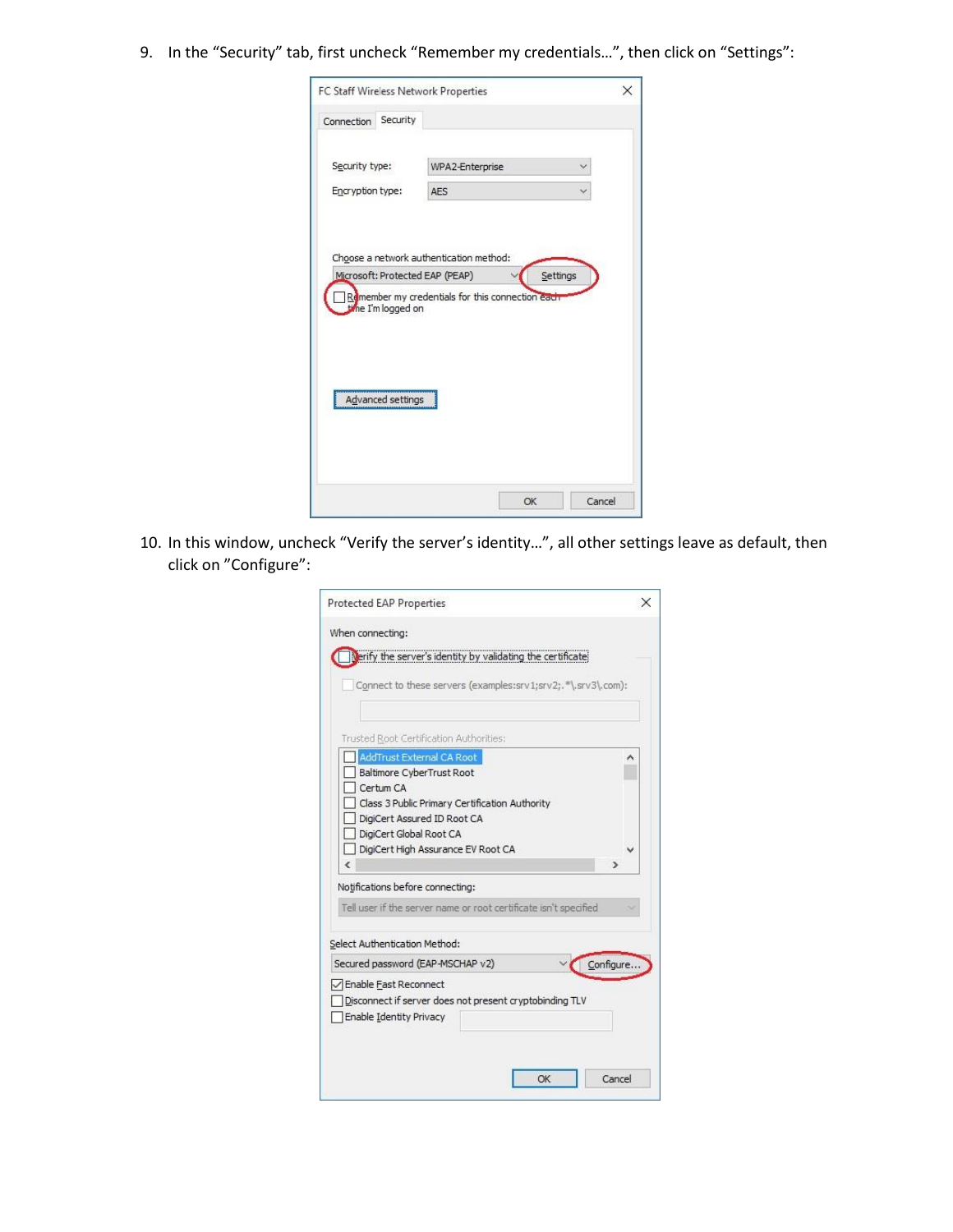11. In the EAP MSCHAPv2 properties window, be sure that the "Automatically use my Windows…" box is checked. Now click "OK":



12. Click "OK" to exit back to the "Security" tab settings:

| Protected EAP Properties                                                                                    |  |
|-------------------------------------------------------------------------------------------------------------|--|
| When connecting:                                                                                            |  |
| Verify the server's identity by validating the certificate                                                  |  |
| Connect to these servers (examples:srv1;srv2;.*\.srv3\.com):                                                |  |
| Trusted Root Certification Authorities:                                                                     |  |
| AddTrust External CA Root                                                                                   |  |
| Baltimore CyberTrust Root                                                                                   |  |
| Certum CA                                                                                                   |  |
| Class 3 Public Primary Certification Authority                                                              |  |
| DigiCert Assured ID Root CA                                                                                 |  |
| DigiCert Global Root CA                                                                                     |  |
| DigiCert High Assurance EV Root CA                                                                          |  |
| €                                                                                                           |  |
| Notifications before connecting:                                                                            |  |
| Tell user if the server name or root certificate isn't specified                                            |  |
|                                                                                                             |  |
| Select Authentication Method:                                                                               |  |
| Secured password (EAP-MSCHAP v2)<br>Configure                                                               |  |
| Enable East Reconnect<br>Disconnect if server does not present cryptobinding TLV<br>Enable Identity Privacy |  |
| OK<br>Cancel                                                                                                |  |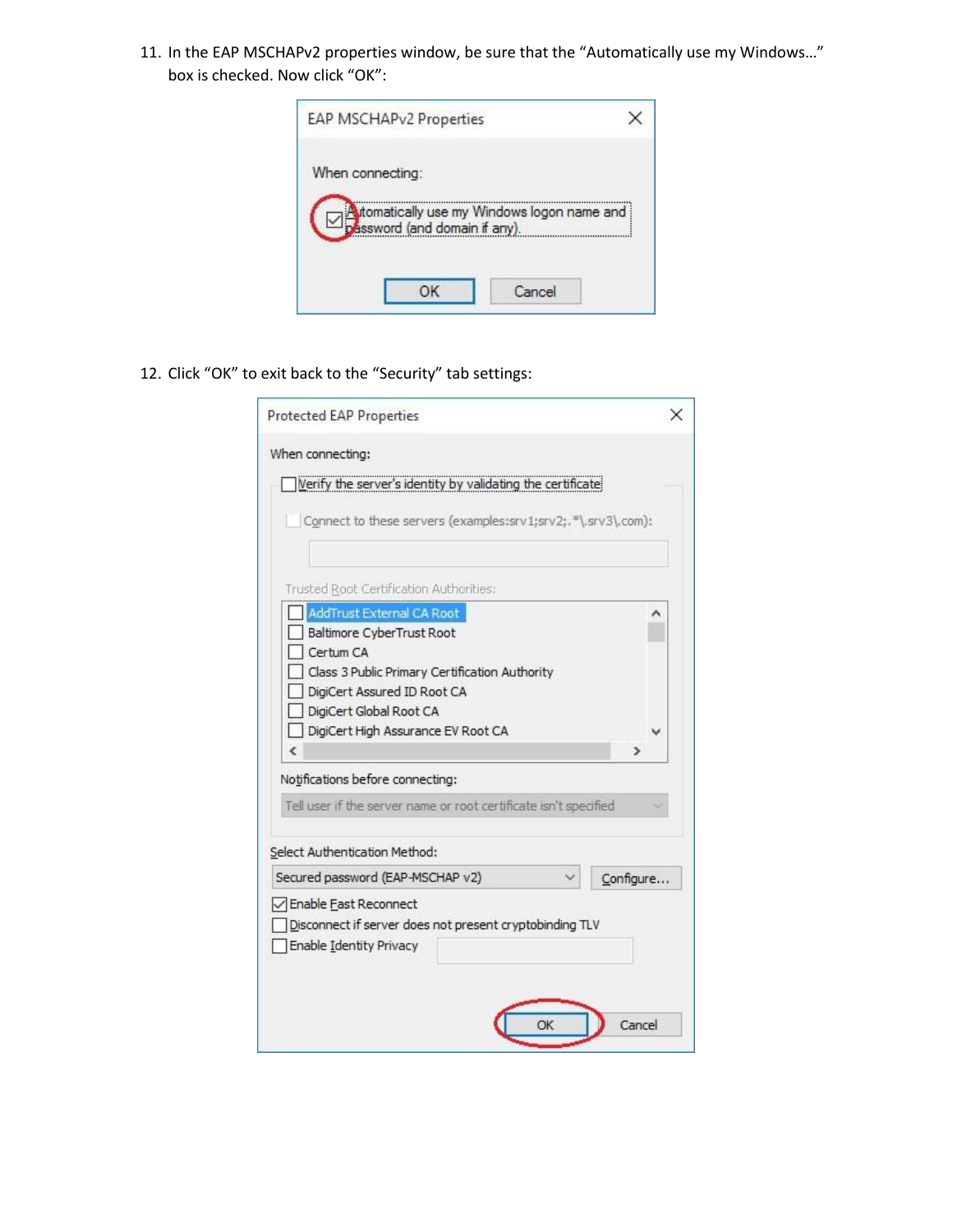## 13. Now click on the "Advanced settings" button:

| Connection       | Security           |                                                  |          |  |
|------------------|--------------------|--------------------------------------------------|----------|--|
|                  |                    |                                                  |          |  |
| Security type:   |                    | WPA2-Enterprise                                  |          |  |
| Encryption type: |                    | <b>AES</b>                                       |          |  |
|                  |                    |                                                  |          |  |
|                  |                    |                                                  |          |  |
|                  |                    |                                                  |          |  |
|                  |                    | Choose a network authentication method:          |          |  |
|                  |                    |                                                  |          |  |
|                  |                    | Microsoft: Protected EAP (PEAP)                  | Settings |  |
|                  |                    | Remember my credentials for this connection each |          |  |
|                  | time I'm logged on |                                                  |          |  |
|                  |                    |                                                  |          |  |
|                  |                    |                                                  |          |  |
|                  |                    |                                                  |          |  |
|                  |                    |                                                  |          |  |
|                  | Advanced settings  |                                                  |          |  |
|                  |                    |                                                  |          |  |
|                  |                    |                                                  |          |  |
|                  |                    |                                                  |          |  |

14. In the next window, check the box marked "Specify Authentication mode," elect "User authentication" from the drop down menu and click on "Save credentials." Also check the box "Enable single sign on for this network" and leave all other settings as default. Then click "OK":

| Delete credentials for all users                                                |    |    |
|---------------------------------------------------------------------------------|----|----|
| Enable single sign on for this network                                          |    |    |
| Perform immediately before user logon<br>○ Perform immediately after user logon |    |    |
| Maximum delay (seconds):                                                        | 10 | ÷۱ |
| $\sqrt{\ }$ Allow additional dialogs to be displayed during single<br>sign on   |    |    |
| This network uses separate virtual LANs for machine<br>and user authentication  |    |    |
|                                                                                 |    |    |
|                                                                                 |    |    |